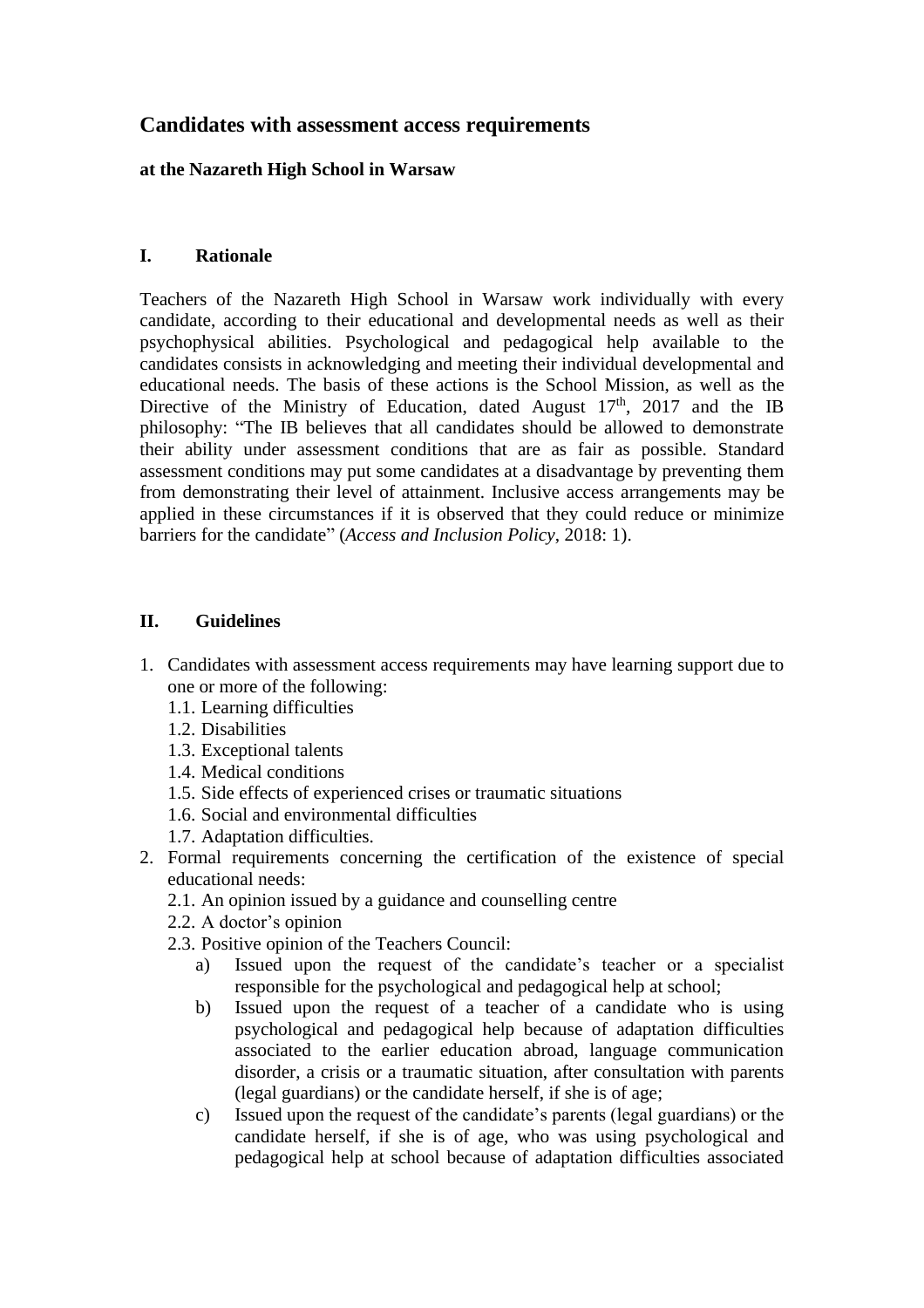to the earlier education abroad, language communication disorder, a crisis or a traumatic situation.

- 3. Identification of exceptionally talented candidates:
	- 3.1. A teacher noticing a candidate with exceptional talents in their subject field should submit a request for a detailed diagnosis to the school psychologist;
	- 3.2. The candidate's teachers receive a *Talented Candidate Identification Paper* from the psychologist, who also interviews the candidate and her parents (legal guardians), and, if need be, cooperates with a guidance and counselling centre;
	- 3.3. The psychologist analyses the results and specifies the areas of the candidate's exceptional talents as well as her diagnosed difficulties and presents them to the Teachers Council;
	- 3.4. Teachers, in cooperation with the psychologist and the candidate's form teacher, work out special educational requirements for the exceptionally talented candidate;
	- 3.5. The psychologist discusses the new work plan with the candidate and her parents (legal guardians).

#### **III. Final examination in the International Baccalaureate Diploma Programme (IB DP)**

- 1. Arrangements that do not require IB authorization:
	- 1.1. Assigning a separate examination room
	- 1.2. Arrangement for appropriate seating in the examination room
	- 1.3. Creating a possibility of taking medicines or eating if the candidate's state of health requires it
	- 1.4. Presence of a nurse or a psychologist
	- 1.5. Using devices that the candidate uses every day, e.g. hearing aids
	- 1.6. Using extra help of the examination committee with:
		- a) Reading the instructions in an examination paper and explaining the conduct of the examination individually for candidates with a hearing condition;
		- b) Naming colours on an examination paper (e.g. on a map in a geography examination) for the colour blind candidates;
		- c) Clarifying test directions and help with focusing on the examination exercises for candidates with difficulties in reading or attention.
	- 1.7. Rest breaks if required due to the candidate's medical, physical, psychological or other conditions
	- 1.8. Giving additional time to the candidate to complete the extended essay, the TOK essay and school Internal Assignments
	- 1.9. Enabling the candidate to use helps that are a result of their hearing or sight impairments, hearing hypersensitivity and other, confirmed by tests and being normal practices in the candidate's school life.
- 2. Arrangements that require IB authorization (Specified in the *Diploma Programme Assessment Procedures* for every examination session):
	- 2.1. Modifying the examination papers: changing font size, colour of the papers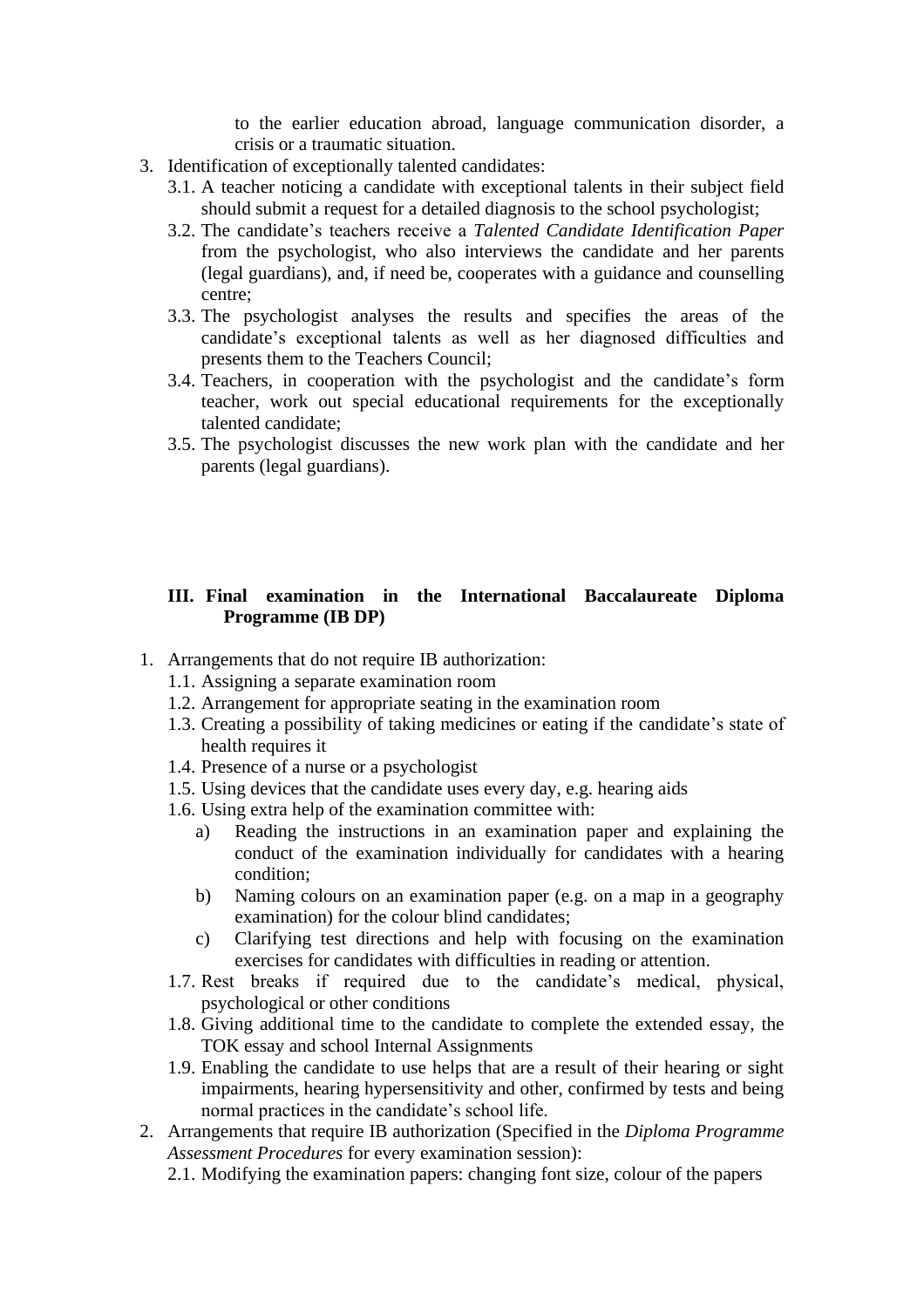- 2.2. Giving additional time
- 2.3. Permitting the use of devices or presence of persons that help the student during the examination
- 2.4. Extensions to deadlines
- 2.5. An exemption from an assessment component.
- 3. Should any adverse circumstances arise that could unfavourably influence candidate's performance in assessment, the IB coordinator, on candidate's behalf, submits a request for inclusive assessment arrangements.
- 4. The request must be submitted no later than 10 days after the last component has been written. Proper documentation and a statement from the IB coordinator must be attached.
- 5. If the case described in the request is found valid, the IB may permit one or more of the following:
	- 5.1. Extensions to deadlines concerning IB examination components (e.g. the extended essay, or the TOK essay) and the Internal Assessment components as well.
	- 5.2. Consideration If a candidate's circumstances are deemed "adverse" and therefore qualify for consideration an adjustment will be made to the candidate's total mark in the affected subject(s) and/or diploma requirement(s). The grade may be raised only if the candidate is within specified number of scaled marks of the next higher grade boundary.
	- 5.3. Incomplete assessment procedure If a candidate has not completed a written examination owing to adverse circumstances the IB may derive an estimate for the missing mark based on available information. However, the candidate must have completed at least 50% of the assessment for the relevant subject, which must include a written externally assessed component. If more than one examination is missed, it will be at the discretion of the final award committee whether a grade is issued to the candidate in the subject(s) concerned. Note that the "missing mark procedure" and "consideration" will not be applied to the same subject/level being assessed.
	- 5.4. Deferral of external assessment to a future session Where a candidate has not completed the required 50% of the assessment that includes an externally assessed component for a subject(s) it may be possible to defer one or more subjects to a future examination session.
- 6. Before starting the programme, the IB coordinator informs the candidates and their parents (legal guardians) about the possible inclusive assessment arrangements that are at the discretion of the Director and in line with the IB requirements.
- 7. Candidate who is requesting special, inclusive assessment arrangements is required to:
	- 7.1. Present an opinion from a guidance and counselling specialist centre (issued not earlier than a year before the candidate starts the programme) to the IB coordinator before starting the programme. It should contain:
		- a) Date and signature of the person who conducted the test
		- b) Name of the organisation in which the test was being conducted
		- c) Name, surname and function of the person conducting the test
		- d) Description of the diagnosed problem
		- e) Recommendations for the methods of special examination arrangements and adaptations
	- 7.2. By the end of September of IB 2 present to the IB coordinator the following: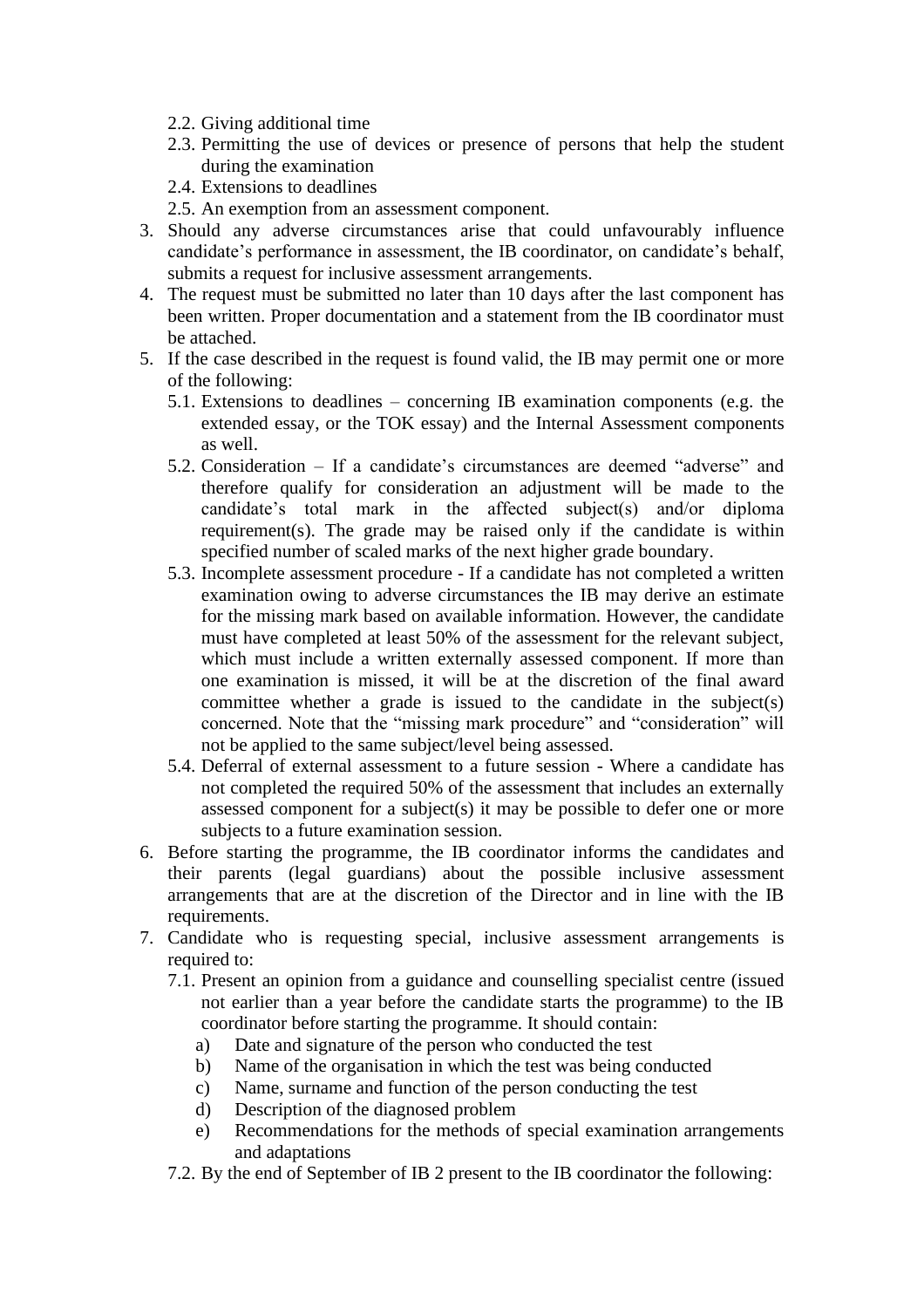- a) A sworn translation of the abovementioned document into English
- b) A written opinion of a teacher/teachers, issued in English, or any other chosen documentation (e.g. tests, classroom work) that confirms the effectiveness and validity of the established arrangements and adaptations.
- 8. The coordinator presents their own justification and sends required documentation via e-mail by the deadline determined by the IB, though not later than six months before the start of the examination session.
- 9. The final decision concerning the available special examination arrangements and adaptations is at the discretion of the IB only and is based on the provided documentation.

# **IV. Final examination at the end of the National Programme (LO)**

- 1. Arrangements that do not require the authorization of Central Examination Board (CKE):
	- 1.1. Assigning a separate examination room
	- 1.2. Arrangement for appropriate seating in the examination room
	- 1.3. Creating a possibility of taking medicines or eating if the candidate's state of health requires it
	- 1.4. Using devices that the candidate uses everyday, e.g. hearing aids
	- 1.5. Modifying the examination papers, e.g. changing the font size
	- 1.6. Altering the workspace to fit the candidate's particular needs
	- 1.7. Giving additional examination time for the standard papers:
		- a) History, civics, sciences and foreign language (standard level) no more than 20 minutes each
		- b) Polish language, mathematics no more than 45 minutes each
		- c) Foreign language (higher level) no more than 30 minutes
	- 1.8. Marking the answers on the paper and not on the answers card
	- 1.9. Presence of a specialist during the examination (as a member of the examination committee), if necessary to maintain proper contact with a candidate – on the basis of an opinion stating that the candidate has special educational needs
	- 1.10. Enabling the candidate to use helps that are a result of their hearing or sight impairments, hearing hypersensitivity and other, confirmed by tests and being normal practices in the candidate's school life.
- 2. Arrangements that require OKE authorization:
	- 2.1. Applying specific assessment criteria to the open exercises in a Polish language examination for students with particular learning difficulties
	- 2.2. Applying specific assessment criteria to the oral exercises in a Polish language examination
	- 2.3. Presence of a specialist during the examination (as a member of the examination committee), if necessary to maintain proper contact with a candidate
	- 2.4. A teacher's help with reading or writing
	- 2.5. Examination paper recorded on a CD in the form of files
	- 2.6. A foreign language examination CD with longer pauses for writing down answers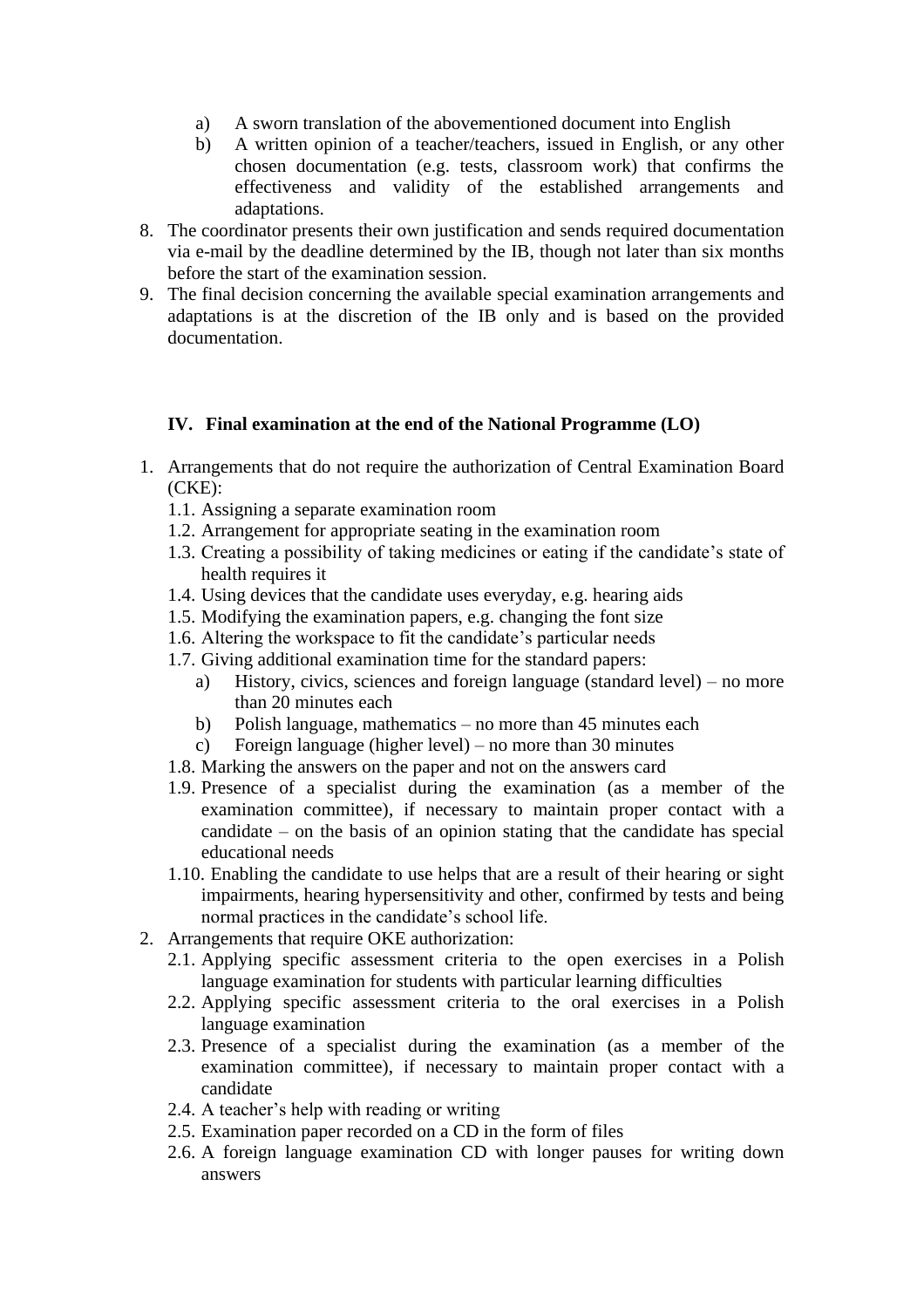- 2.7. In particular cases, with permission of the local OKE Director the examination may be conducted in a place other than school (e.g. at home, in a hospital). Permission may be granted by the local OKE Director only in response to a proper request, submitted by the school Director.
- 3. Candidate who is requesting special, inclusive assessment arrangements is required to present to the school psychologist an opinion from a guidance and counselling specialist centre or a medical certificate of a long-term illness issued by a doctor:
	- 3.1. Before September  $30<sup>th</sup>$  of the current school year students of the  $3<sup>rd</sup>$  grade of high school (the documentation may be supplemented by February  $7<sup>th</sup>$  of the current school year)
	- 3.2. No later than by February  $7<sup>th</sup>$  of the current school year alumnae.

## **V. Division of responsibility**

- 1. Responsibility of a candidate and her parents (legal guardians):
	- 1.1. To report to the school psychologist any learning difficulties
	- 1.2. To get to know any formal requirements of certifying the reported difficulties in the Junior High School, the National Programme (LO) and the IB DP respectively;
	- 1.3. To provide the required documentation by the deadlines set by the school;
	- 1.4. To sign a statement that a candidate used or didn't use any assigned adaptations and arrangements; in the Junior High School (concerning the Final Exam) – before November  $28<sup>th</sup>$  and in the National Programme (concerning Matura) – before February  $7<sup>th</sup>$ .
- 2. Responsibility of the teachers:
	- 2.1. Adapting the educational requirements
	- 2.2. Monitoring and evaluating any employed adaptations
	- 2.3. Identifying any difficulties that might appear and reporting them to the form teacher and school psychologist
	- 2.4. Cooperation with the school psychologist concerning all problematic areas and necessary forms of supporting a candidate
	- 2.5. Helping a candidate with assessment access requirements with proper choice of subjects in IB DP and advanced level subjects in LO
	- 2.6. Ensuring that a candidate has been using all the arrangements and adaptations that she is requesting for the time of the examination session daily
	- 2.7. Issuing at a candidate's request a written opinion in English confirming the effectiveness and validity of the established arrangements and adaptations
	- 2.8. Pointing out all the possible methods of making special examination arrangements and adapting forms of conducting an examination in the National Programme to fit candidates' needs and capabilities according to the OKE Director's Statement based on a positive opinion of the Teachers Council
- 3. Responsibility of the school psychologist:
	- 3.1. Informing a candidate and her parents (legal guardians) about possible special examination arrangements in the Junior High School and the National Programme (LO)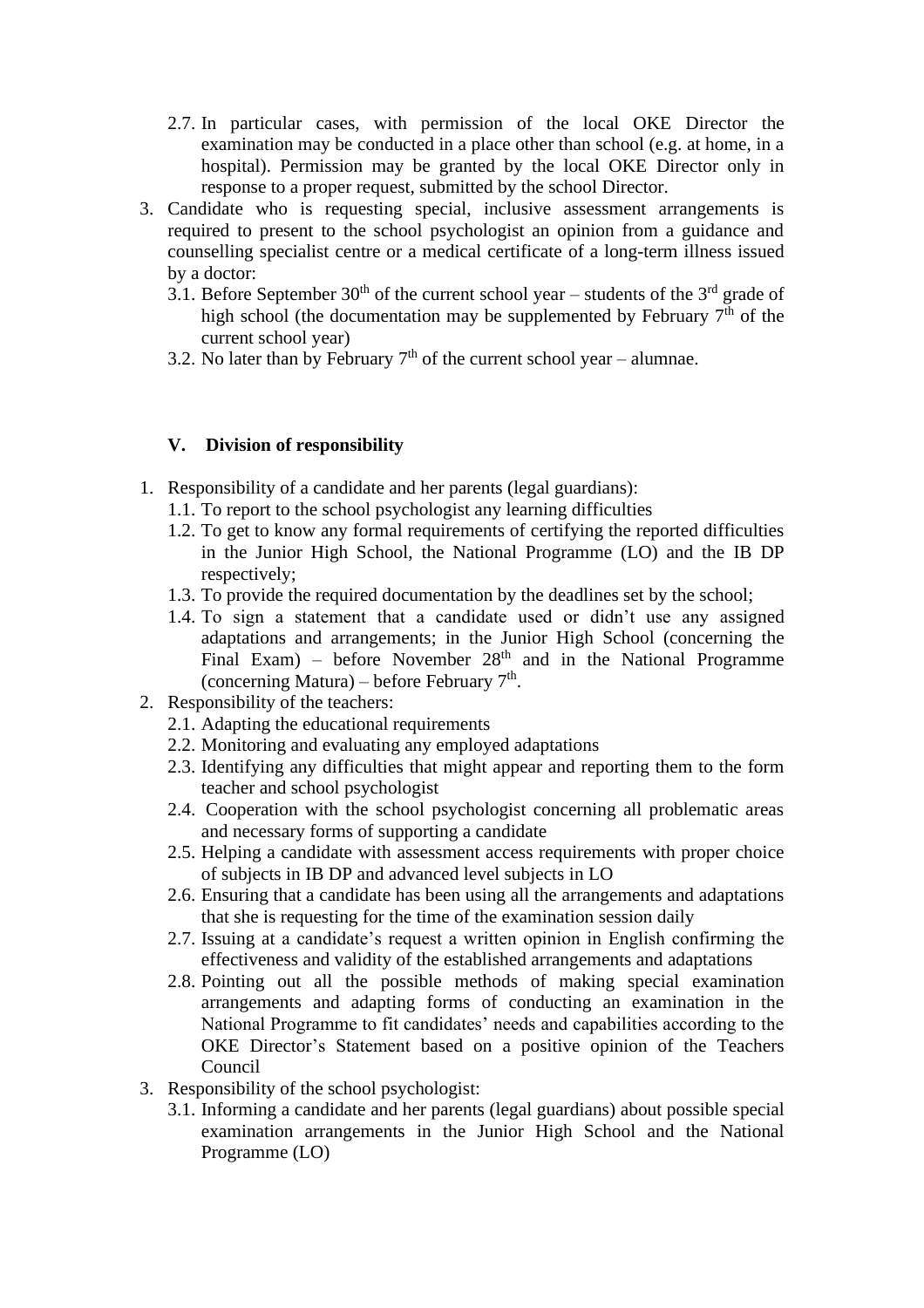- 3.2. Cooperation with teachers and form teachers in the area of supporting a candidate with assessment access requirements
- 3.3. Supervising the process of actualisation of an opinion from the guidance and counselling centre for the IB candidates
- 3.4. Cooperation with a guidance and counselling centre in the area of diagnosing candidates
- 3.5. Before November  $24<sup>th</sup>$ , in writing, informing the parents (legal guardians) of a Junior High School candidate – on the school Director's behalf – about the arrangements and adaptations and forms of conducting an examination that have been made to fit her needs
- 3.6. On the school Director's behalf informing the candidates about the arrangements made immediately after the Teachers Council points out all the possible methods of making special examination arrangements and adapting forms of conducting an examination in the National Programme and after agreeing with the Director of the local OKE about any particular cases.
- 4. Responsibility of the Coordinator:
	- 4.1. Informing the candidates and their parents (legal guardians) about possible special examination arrangements in the IB DP
	- 4.2. Acquiring a written consent of a candidate and her parents (legal guardians) to start a procedure for granting special examination arrangements
	- 4.3. Acquiring the school Director's attestation on a request for special examination arrangements
	- 4.4. Collecting the documentation and submitting a request to the IB.
- 5. Responsibility of the school Director:
	- 5.1. Providing necessary substantive support and teacher training courses in the area of working with a candidate with assessment access requirements
	- 5.2. Providing candidates and teachers with a constant support of a school psychologist and tutor
	- 5.3. Controlling if the tasks that teachers undertake are consistent with the MEN and IB requirements
	- 5.4. Ensuring realisation of all the arrangements granted during examinations
	- 5.5. In particular cases, including those not described in the OKE Director's Statement, deciding about methods of making special examination arrangements and adapting forms of conducting an examination to fit a candidate's needs – after consulting it with the Teachers Council – on the basis of a written agreement with the local OKE Director.

#### **VI. Other documents regarding specific issues of working with candidates:**

- 1. Specific guidelines regarding conditions and methods of adapting the final exam after the Junior High School are to be found in a Statement of the CKE Director for the current school year.
- 2. Specific guidelines regarding conditions and methods of adapting the IB diploma examination are to be found in the "Diploma Programme Assessment Procedures" for the current school year.
- 3. Specific guidelines regarding conditions and methods of adapting the Matura examination in the LO are to be found in the Statement of the CKE Director for the current school year.
- 4. International Baccalaureate Organisation. (2018) *Access and inclusion policy*. Cardiff: Peterson House.